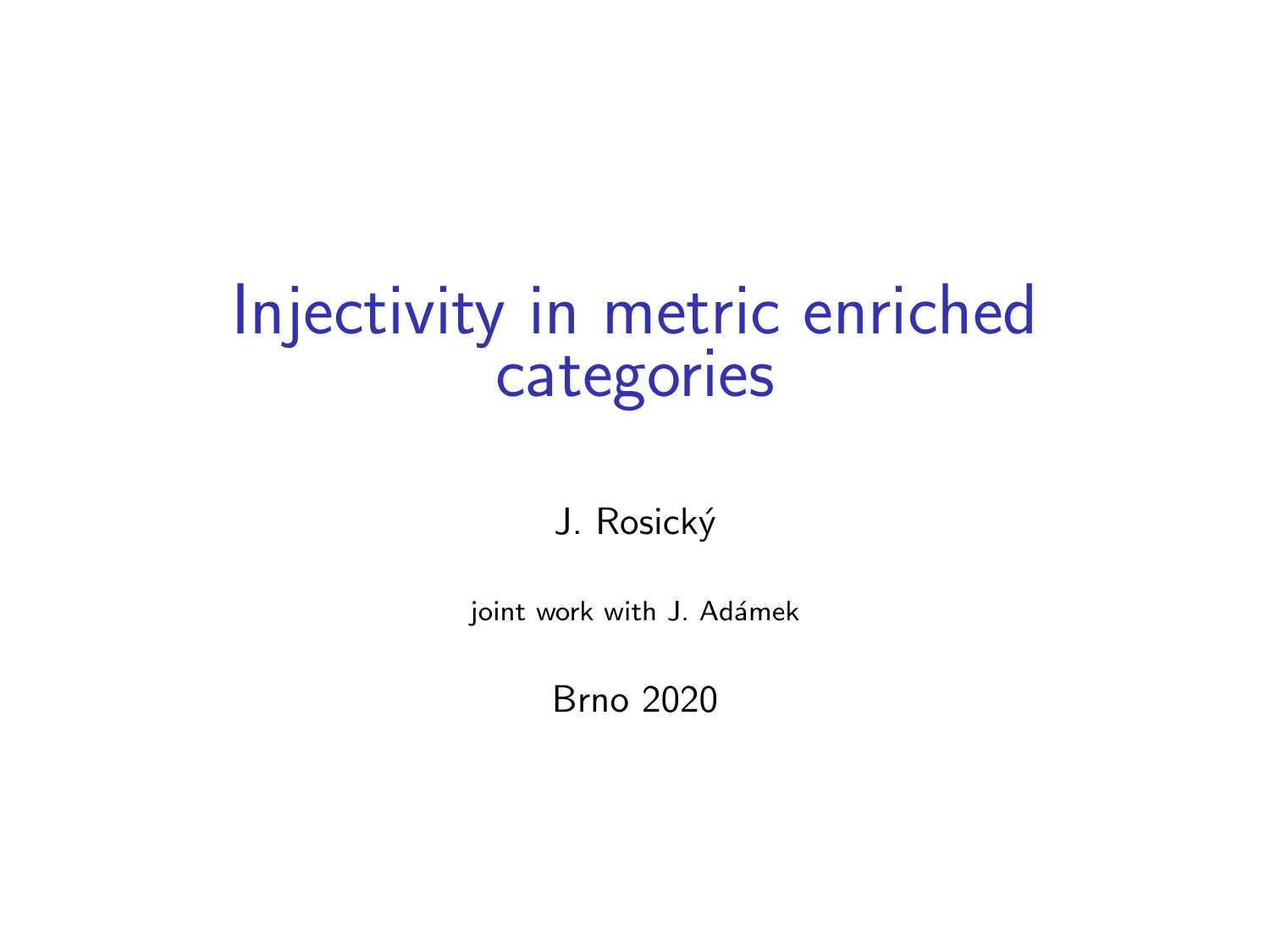Met the category of (generalized) metric spaces and nonexpanding maps. **CMet** its full subcategory consisting of complete metric spaces.

Both **Met** and **CMet** are locally  $\aleph_1$ -presentable and symmetric monoidal closed.  $A \otimes B$  is  $A \times B$  with the +-metric:  $d((a, b), (a', b')) = d(a, a') + d(b, b').$ 

For an uncountable regular cardinal  $\lambda$ , A is  $\lambda$ -presentable in Met iff  $|A| < \lambda$  and A is  $\lambda$ -presentable in **CMet** iff dc(A)  $< \lambda$ . The only  $\aleph_0$ -presentable object in **Met** or **CMet** is the empty space.

Met-enriched categories: continuous logic (functional analysis), quantitative algebras (probabilistic programming).

**Ban** the category of Banach spaces and linear maps of norm  $\leq 1$ .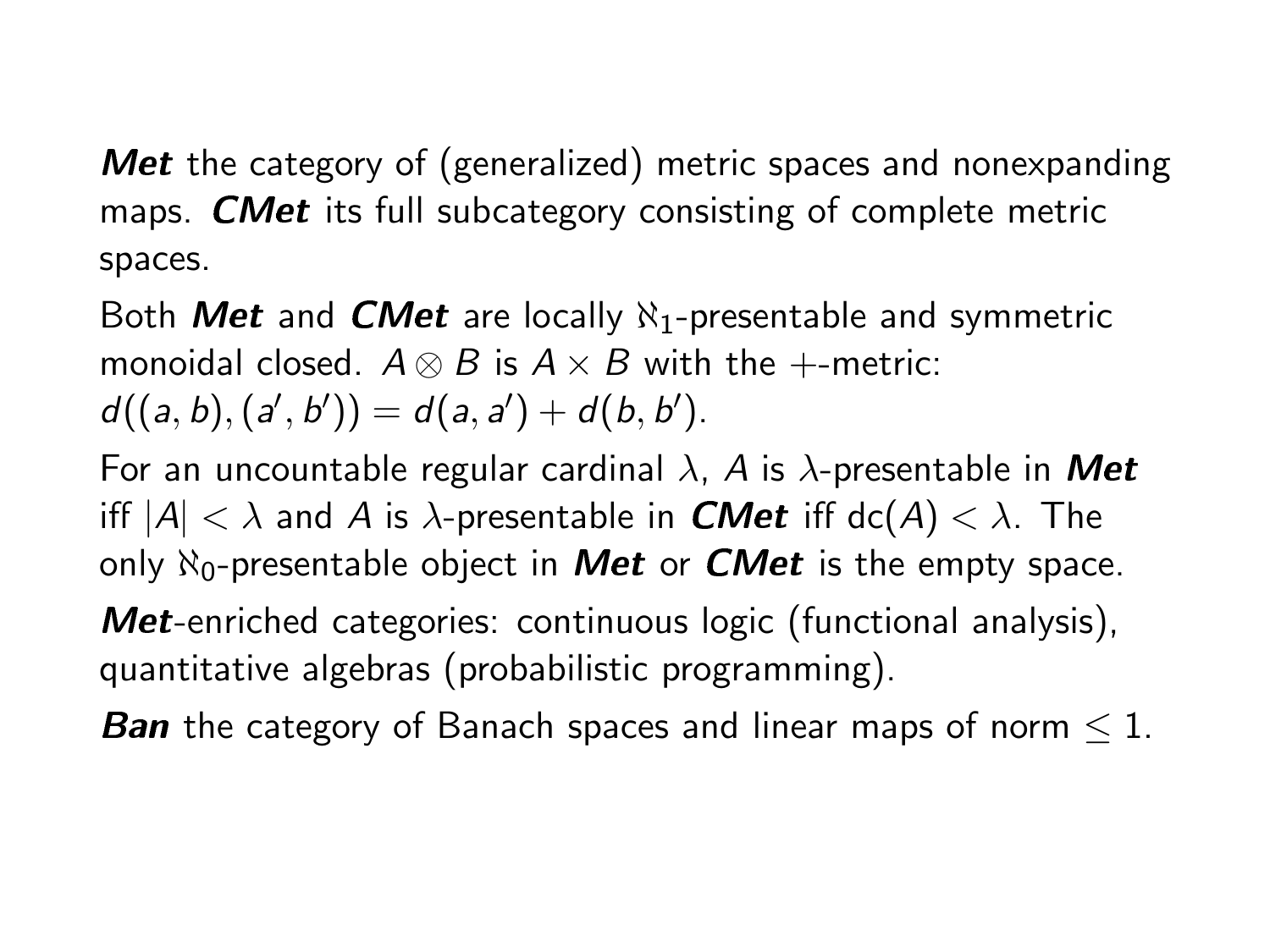$f, g : A \to B$ ,  $f \sim_{\varepsilon} g$  means that  $d(f, g) \leq \varepsilon$  in  $\mathcal{K}(A, B)$ 

 $f: A \to B$ , K is  $\varepsilon$ -injective to f if, for every  $g: A \to K$ , there exists  $h : B \to K$  with  $hf \sim_{\varepsilon} g$ .

K is approximately injective to f if it is  $\varepsilon$ -injective to f for every  $\varepsilon > 0$ .

If K is injective to f then it is approximately injective to f.

No separable Banach space is injective to isometries between finite-dimensional Banach spaces. But there is a separable Banach space approximately injective to these isometries. Moreover, this space is approximately saturated to these isometries which means that if  $g$  is an isometry then h is an isometry too. It is called a Gurarii space and it is the unique separable Banach space approximately saturated to isometries between finite-dimensional Banach spaces.

[RT2018] has started a category-theory approach to this.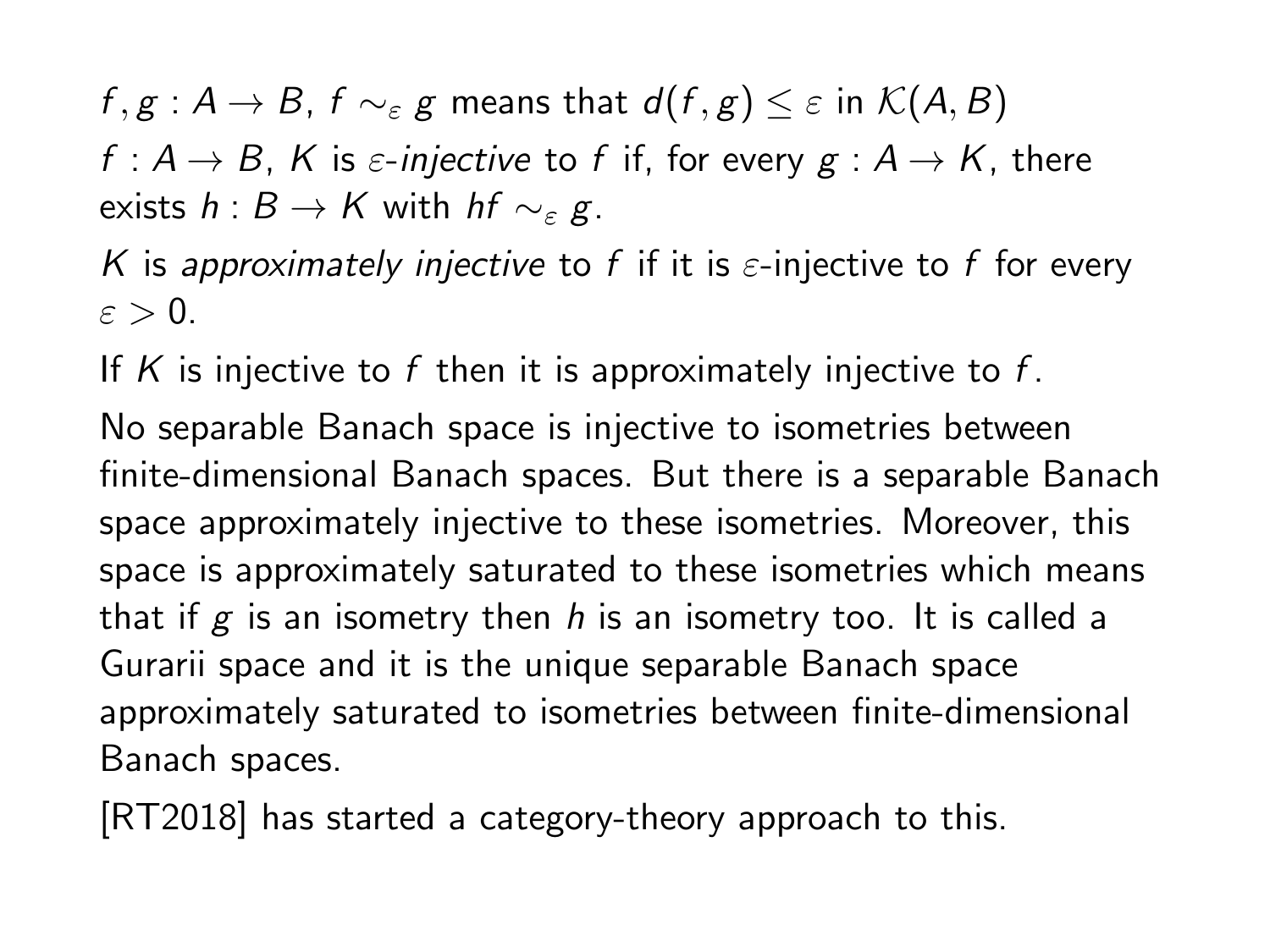f :  $K \to L$  is called an *isometry* if for every pair  $u, v : M \to K$  we have  $d(u, v) = d(fu, fv)$ .

Dually, f called a *coisometry* if for every pair  $u, v: L \rightarrow M$  we have  $d(u, v) = d(uf, vf)$ .

In  $Met$ ,  $CMet$ , or  $Ban$ , isometries have the usual meaning. Coisometries are dense morphisms.

If K has conical limits and  $K_0$  is wellpowered then isometries form a right part of a factorization system. Dually, if  $K$  has conical colimits and  $K_0$  is cowellpowered then coisometries form a left part of a factorization system.

In **Met** these factorization systems are (surjective, isometry) and (coisometry, closed isometry). Both in  $CMet$  and  $Ban$  they coincide and we get (coisometry, isometry) factorization system. In an ordinary category treated as discretely enriched, isometry  $=$ mono and coisometry  $=$  epi.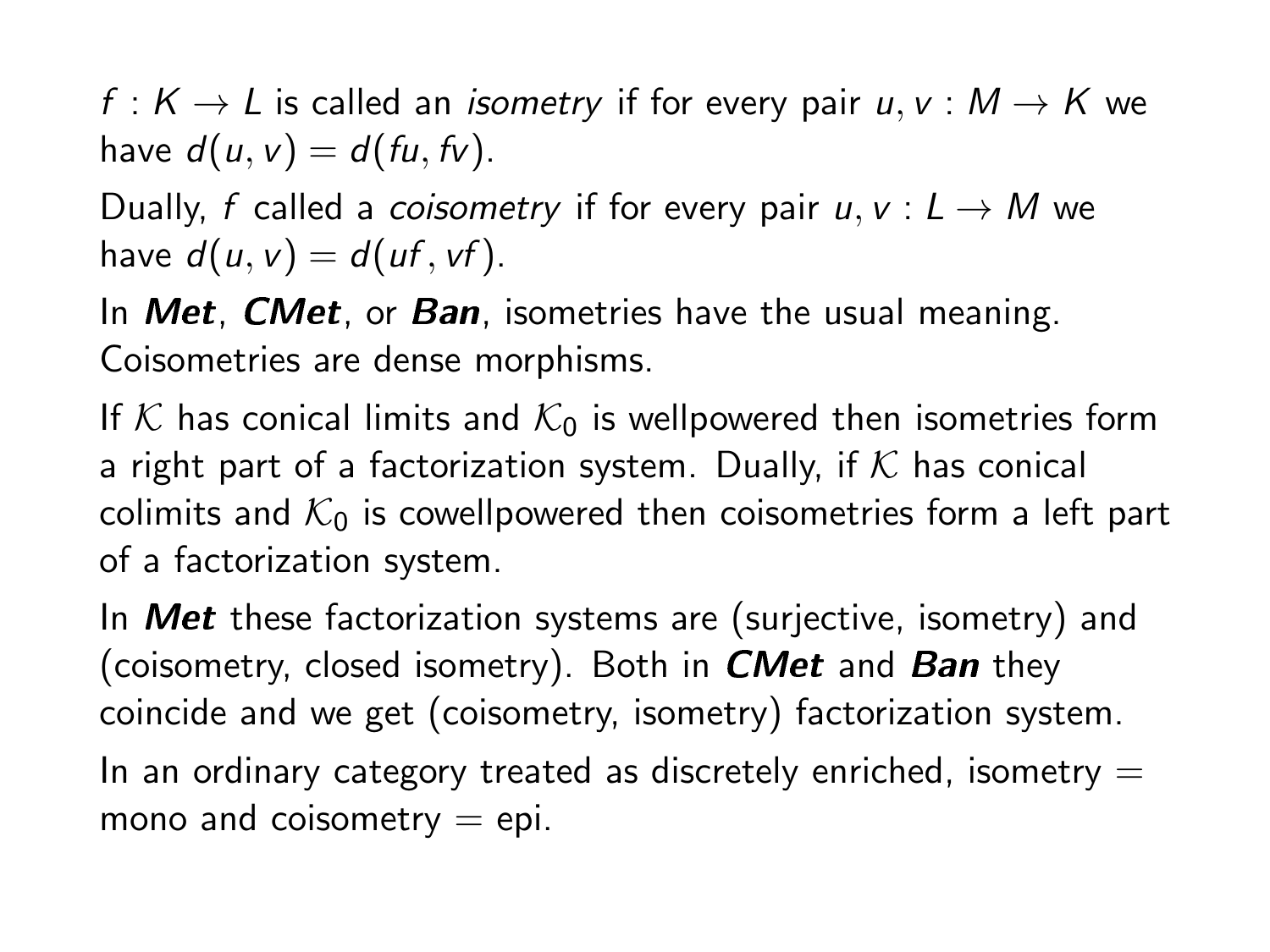**Lemma 1.** Let K be enriched over **CMet**. Then K is approximately injective to f iff  $\mathcal{K}(f, K) : \mathcal{K}(B, K) \to \mathcal{K}(A, K)$  is a coisometry.

In the terminology of  $[LR2012]$ , K is coisometry-injective.

Given a class  ${\mathcal F}$  of morphisms,  ${\mathcal F}^\triangle$  denotes the class of all objects approximately injective to every  $f \in \mathcal{F}$  and  $\mathcal{F}^{\blacktriangle}$  the class of all objects injective to every  $f \in \mathcal{F}$ . Given a class of objects  $\mathcal{L},\,{}^\Delta\mathcal{L}$  denotes the class of all morphism  $t$ such that every  $L \in \mathcal{L}$  is approximately injective to f. Analogously,

 $^{\blacktriangle}$ C. We have  $^{\blacktriangle}$ C  $\subseteq$   $^{\triangle}$ C.

 $^{\blacktriangle}$ C is left cancellable and closed under pushouts and transfinite compositions.

**Lemma 2.**  ${}^{\triangle} \mathcal{L}$  is *approximately left cancellable*: if  $f \in {}^{\triangle} \mathcal{L}$  and for every  $\varepsilon>0$  there is  $h_\varepsilon$  with  $h_\varepsilon g\sim_\varepsilon f$  then  $g\in{}^\triangle\mathcal{L}.$ In particular,  $\Delta \mathcal{L}$  is left cancellable.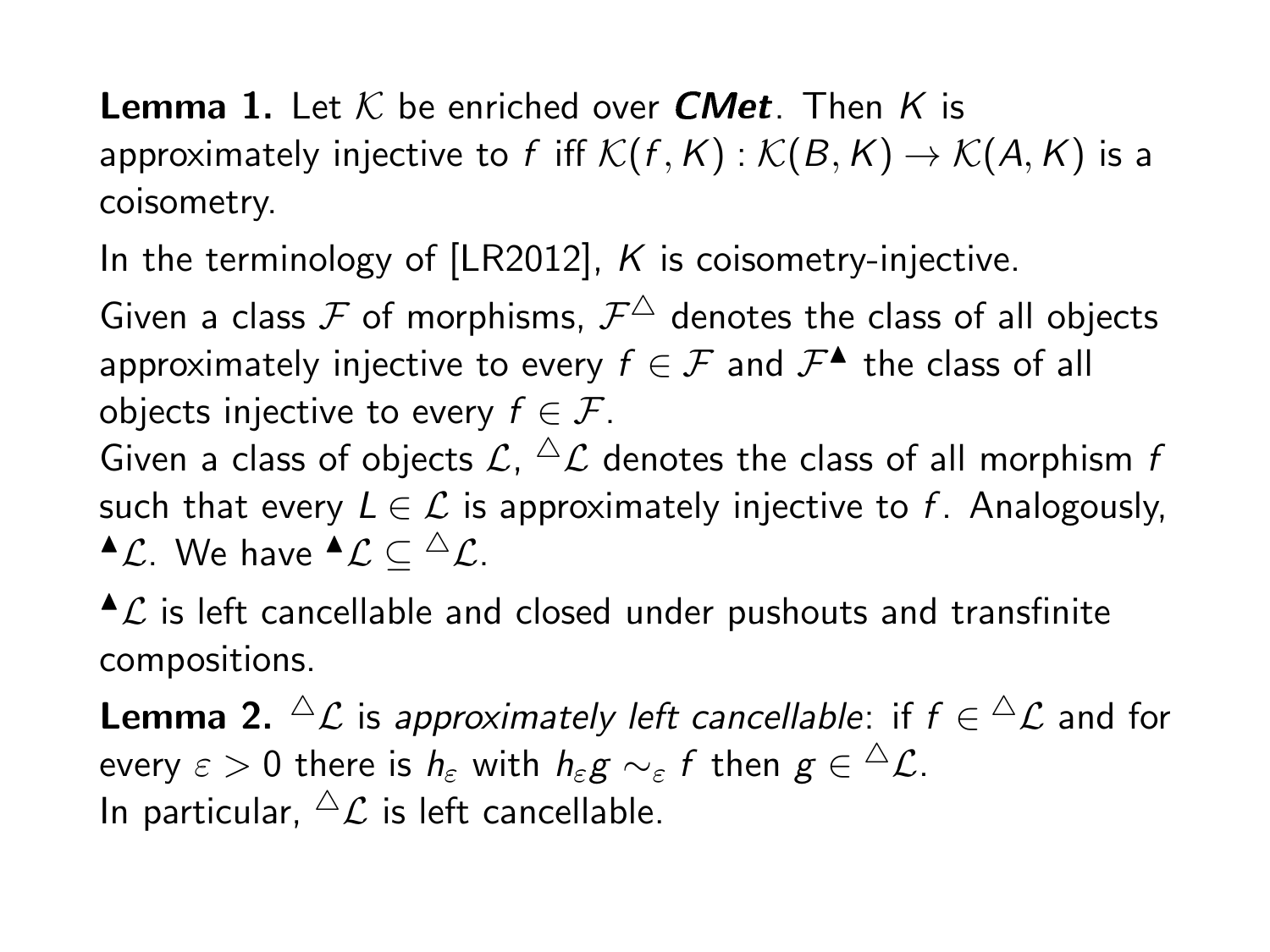An  $\varepsilon$ -pushout of morphisms  $f : A \to B$ ,  $g : A \to C$  in a is given by an  $\varepsilon$ -commutative square



such that, for any  $\varepsilon$ -commutative square



there is a unique morphism  $t:D\to D'$  such that  $t\overline{f}=f'$  and  $t\overline{g} = g'.$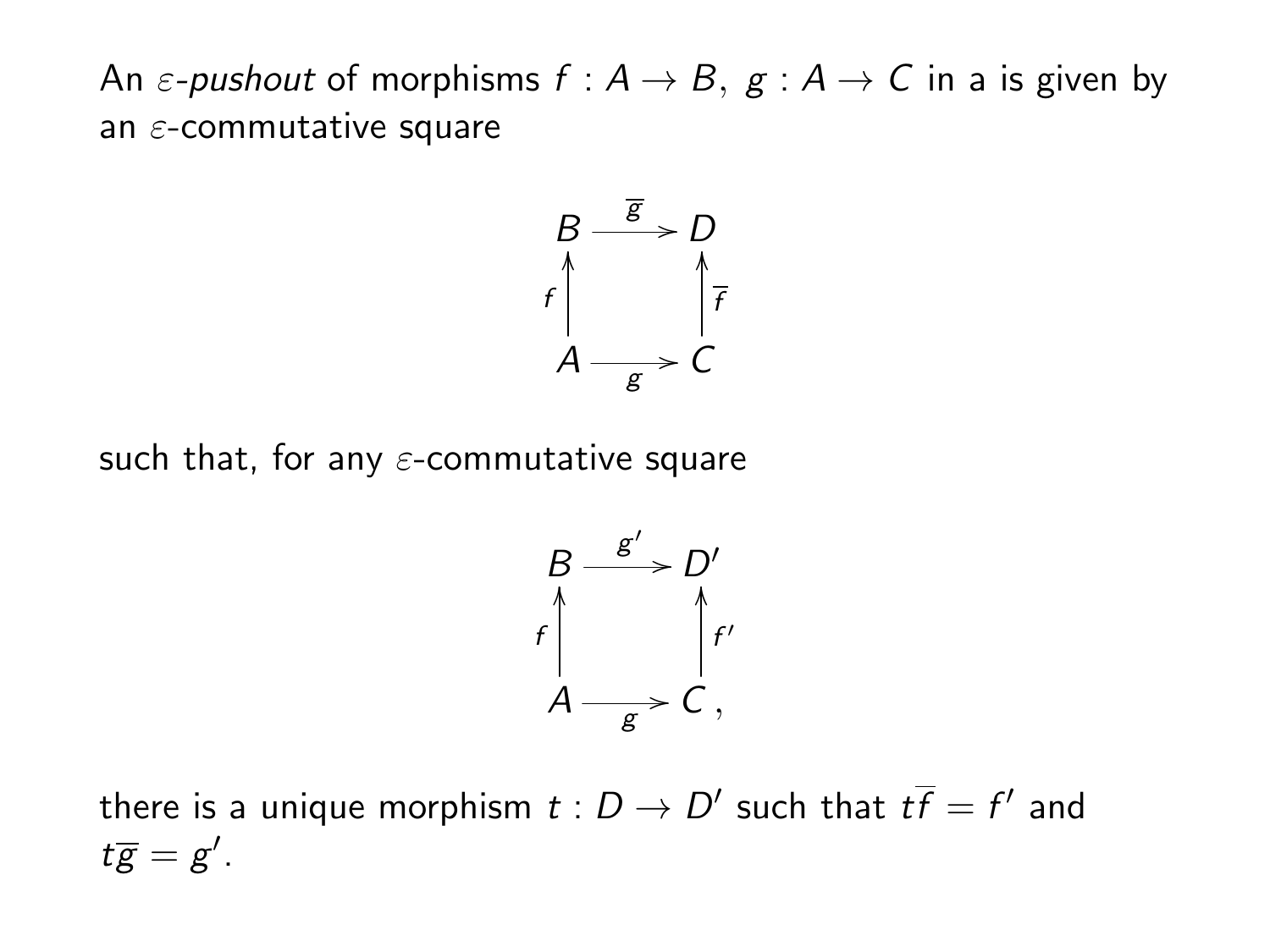**Lemma 3.** In an  $\varepsilon$ -pushout,  $f \in {^{\triangle} \mathcal{L}}$  implies that  $\overline{f} \in {^{\blacktriangle} \mathcal{L}}.$  In particular,  $\overline{f}\in{}^{\triangle}\mathcal{L}.$ 

**Corollary 1.**  ${}^{\Delta}$  C is closed under transfinite compositions of  $\varepsilon$ -pushouts.

It does not mean that  ${}^{\triangle}$  L is closed under transfinite compositions. In fact, an  $\varepsilon$ -pushout

$$
\begin{array}{ccc}\n & \frac{\overline{\text{id}_A}}{f} & D \\
& \uparrow & \uparrow \\
& A & \frac{\overline{\text{id}_A}}{f} \\
& \frac{\overline{\text{id}_A}}{f} & A\n\end{array}
$$

does not need to be a pushout.

The closure of F under transfinite compositions of  $\varepsilon$ -pushouts is denoted by cell<sub>ap</sub> $(\mathcal{F})$ . Its members are called approximately cellular for  $F<sub>1</sub>$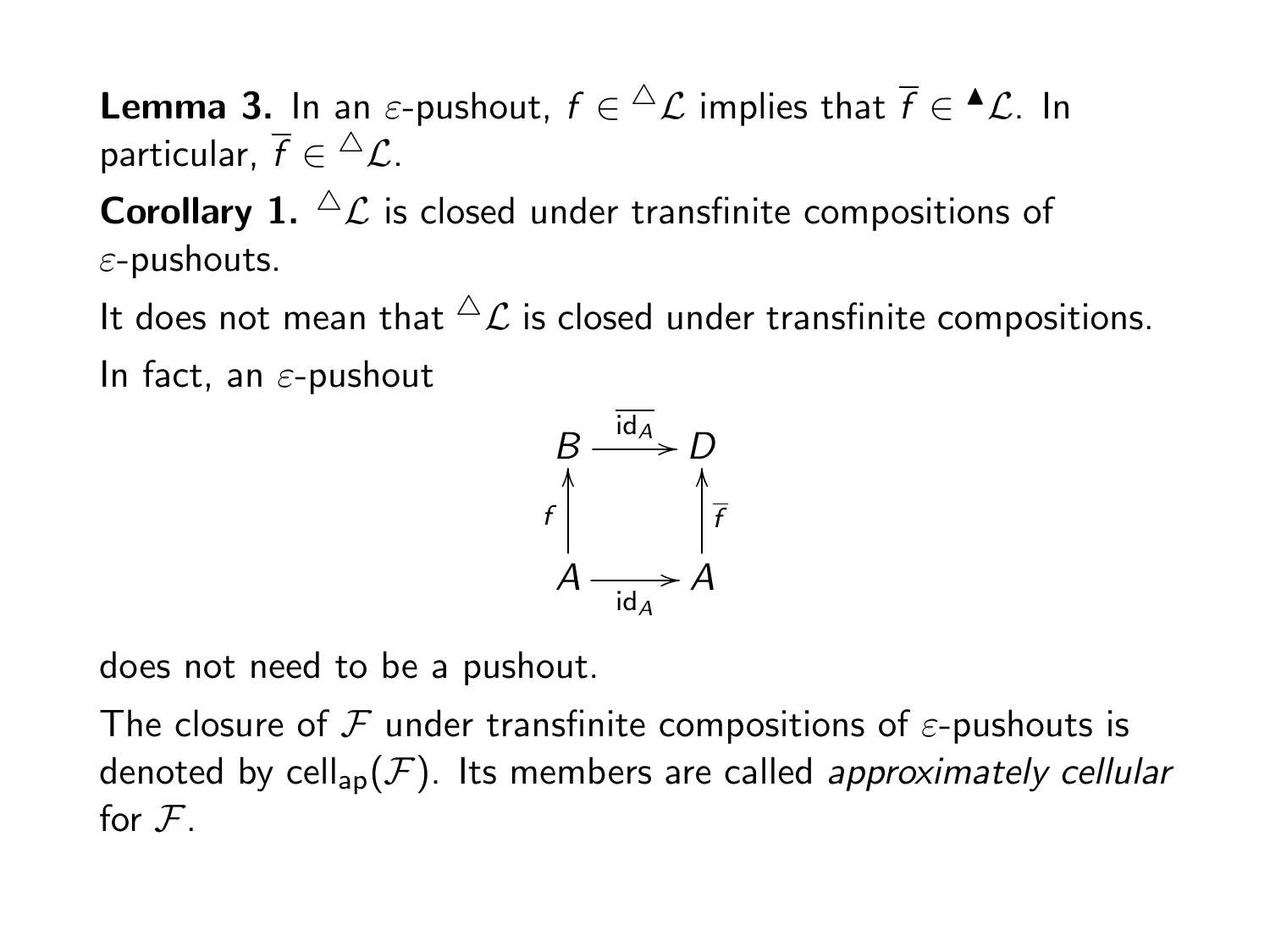An object A is called approximately  $\lambda$ -small w.r.t. F if for every  $\lambda$ -directed transfinite composition  $(k_{ii}: K_i \rightarrow K_i)_{i \leq i \leq \mu}$  of morphisms approximately cellular for  $\mathcal F$  and every  $\varepsilon > 0$  we have that

\n- (a) every morphism 
$$
f: A \to K_{\mu}
$$
 has an  $\varepsilon$ -factorization  $f': A \to K_i$  through  $k_{i\mu}$  for some  $i < \mu$ , i.e.  $f \sim_{\varepsilon} k_{i\mu} f'$ ,
\n- (b) if  $k_{i\mu} f' \sim_{\varepsilon} k_{i\mu} f''$  for  $f', f'' : A \to K_i$  and  $i < \mu$ , then  $k_{ij} f' \sim_{\varepsilon} k_{ij} f''$  for some  $i \leq j < \mu$ .
\n

If K is enriched over **CMet** then A is approximately  $\lambda$ -small w.r.t. F iff  $\mathcal{K}(K, -): \mathcal{K} \to \mathbf{CMet}$  preserves  $\lambda$ -directed transfinite compositions of approximately cellular morphisms for  $\mathcal{F}$ .

**Theorem 1.** Let morphisms from  $\mathcal F$  have the domains approximately small w.r.t.  $\mathcal{F}.$  Then  $\mathcal{F}^{\triangle}$  is weakly reflective with approximately cellular weak reflections.

Moreover,  ${}^{\Delta}(\mathcal{F}^{\triangle})$  is the approximately cancellable closure of cell<sub>ap</sub> $(\mathcal{F})$ .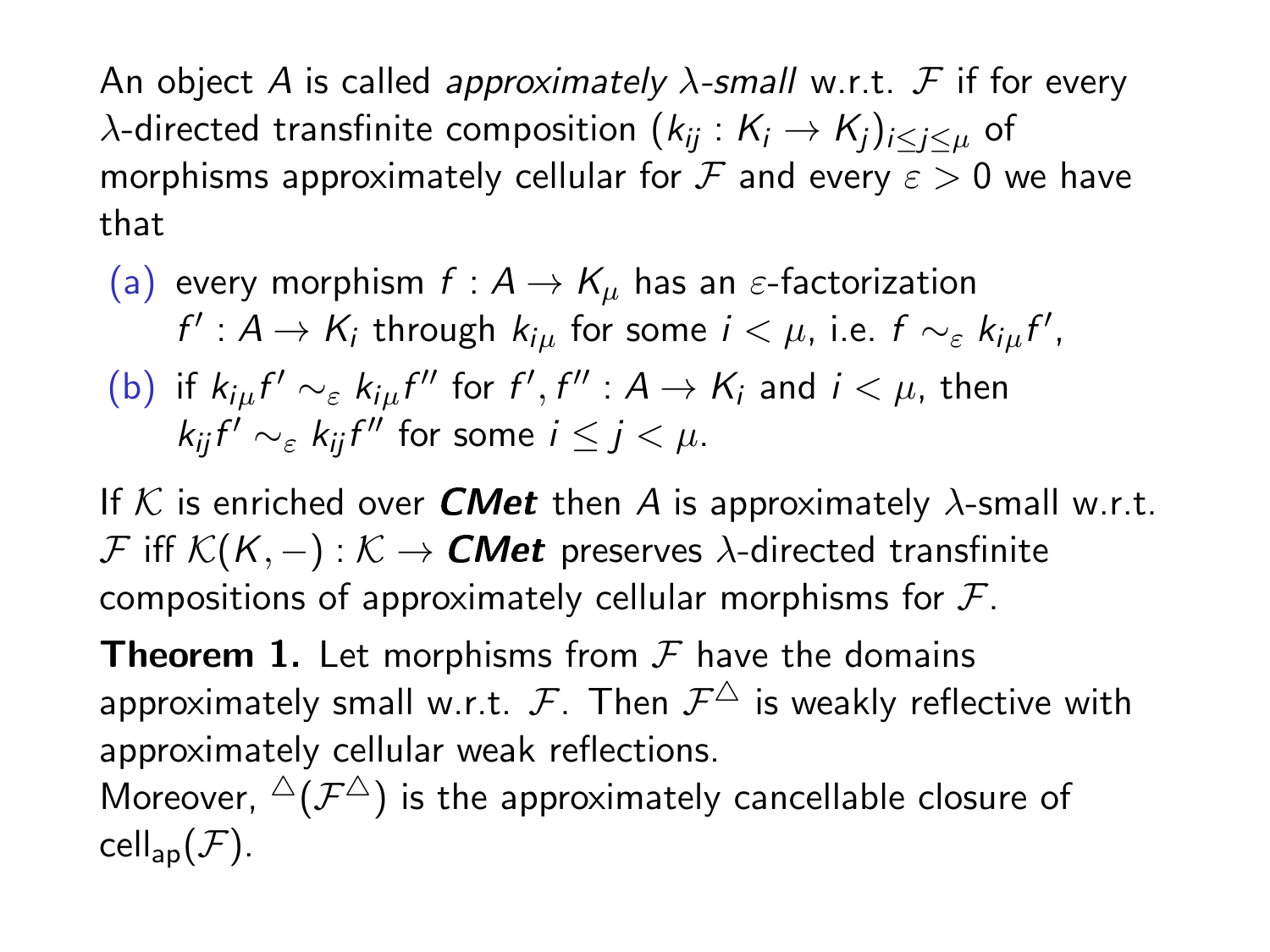

g

such that  $\overline{f}$  and  $\overline{g}$  are jointly coisometric.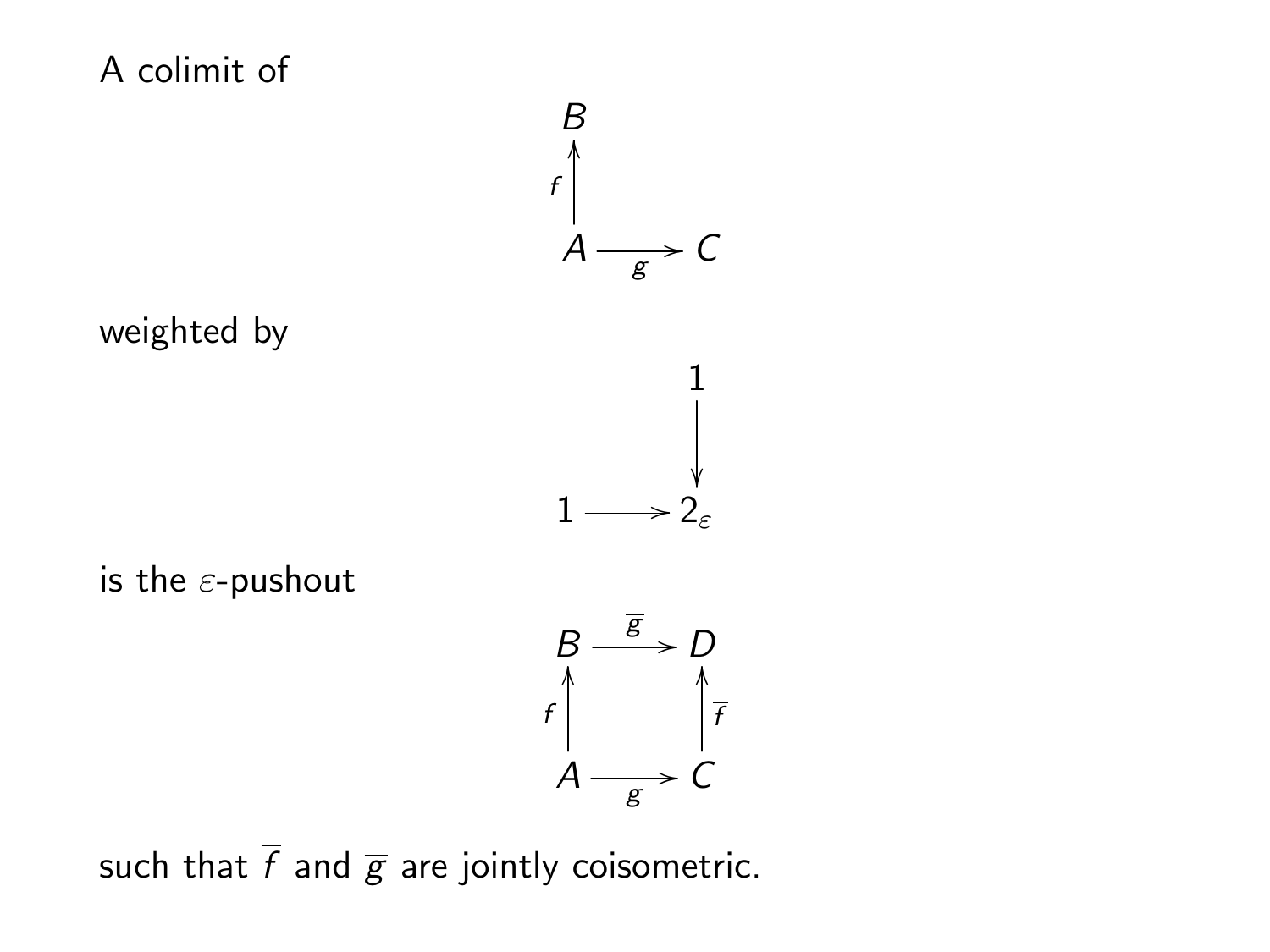**Theorem 2.** K has weighted limits and colimits iff  $K_0$  has limits and colimits and  $K$  has coisometric  $\varepsilon$ -pushouts and isometric  $\varepsilon$ -pullbacks for all  $\varepsilon > 0$ .

Tensor  $2\varepsilon \otimes A$  is the  $\varepsilon$ -pushout



Since every metric space is a colimit of  $2\varepsilon$ 's, this yields tensor  $M \otimes A$  as a colimit of  $\varepsilon$ -pushouts.

An  $\varepsilon$ -pushout in **Met** is the coproduct  $B + C$  where we change the distance  $d(fa, ga)$  from  $\infty$  to  $\varepsilon$  and generated the metric, i.e., force the triagle inequality.

An  $\varepsilon$ -pullback in **Met** is the subspace of  $B \times C$  consiting of all pairs (b, c) such that  $d(fb, gc) \leq \varepsilon$ .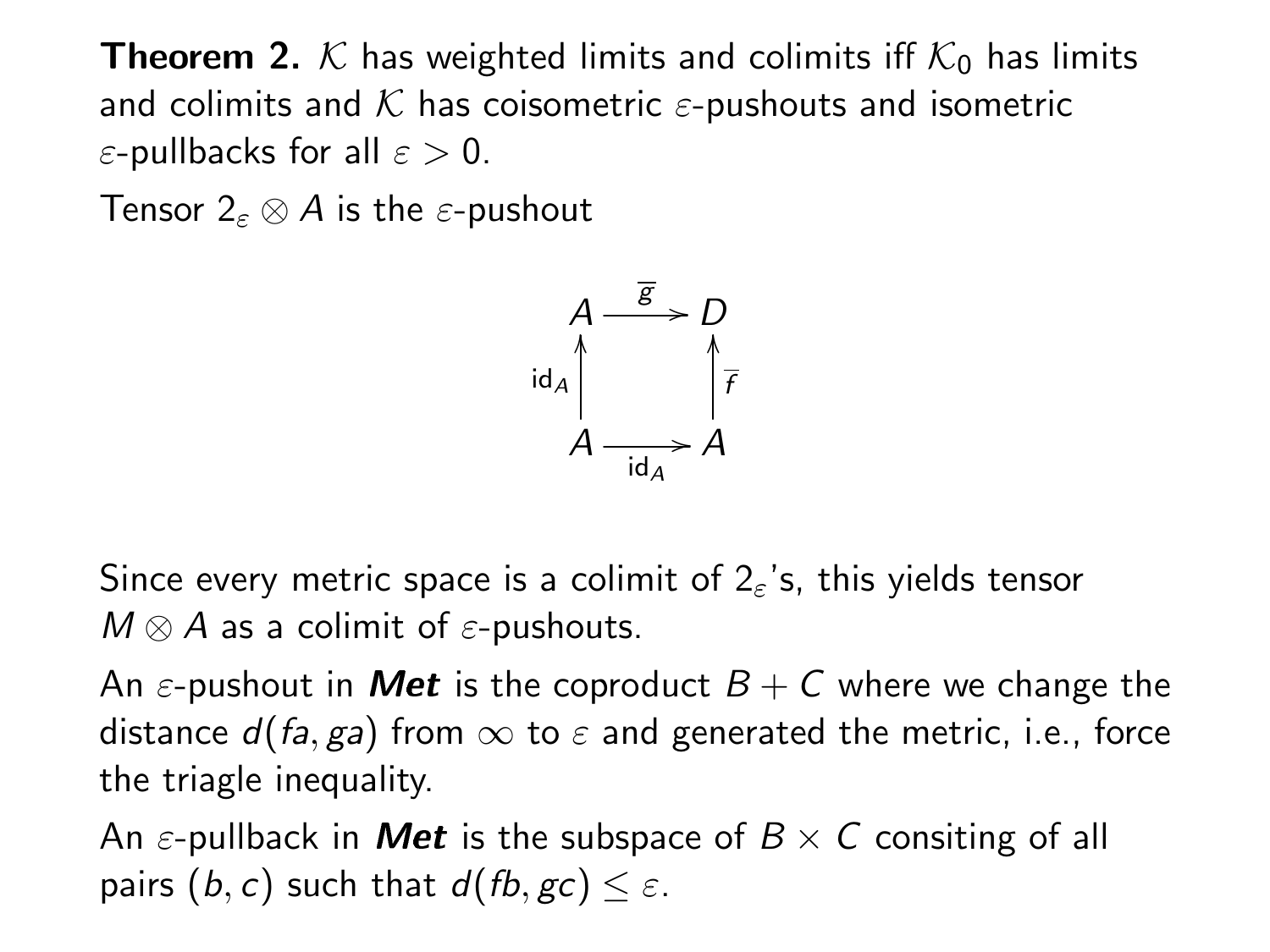**Ban** is locally  $\aleph_1$ -presentable and the unit ball functor  $U:$  **Ban**  $\rightarrow$  **Met** preserves limits and  $\aleph_1$ -directed colimits. Thus it has a left adjoint  $F : Met \rightarrow Ban$ .  $\aleph_1$ -presentable Banach spaces are separable Banach spaces.

The category  $Ban<sub>b</sub>$  of Banach spaces an bounded linear maps is symmetric monoidal closed where ⊗ is the projective tensor product and internal hom  $\{K, L\}$  is the Banach space of bounded linear maps  $K \to L$ .

Tensors  $M \otimes K$  in Ban are projective tensor products  $FM \otimes K$  and cotensors  $[M, K]$  are internal homs  $\{FM, K\}$ .

Thus **Ban** has coisometric  $\varepsilon$ -pushouts and isometric  $\varepsilon$ -pullbacks.

An  $\varepsilon$ -pushout is the coproduct  $B \oplus C$  endowed with the norm generated by  $|| (fa, -ga) || = \varepsilon || a ||.$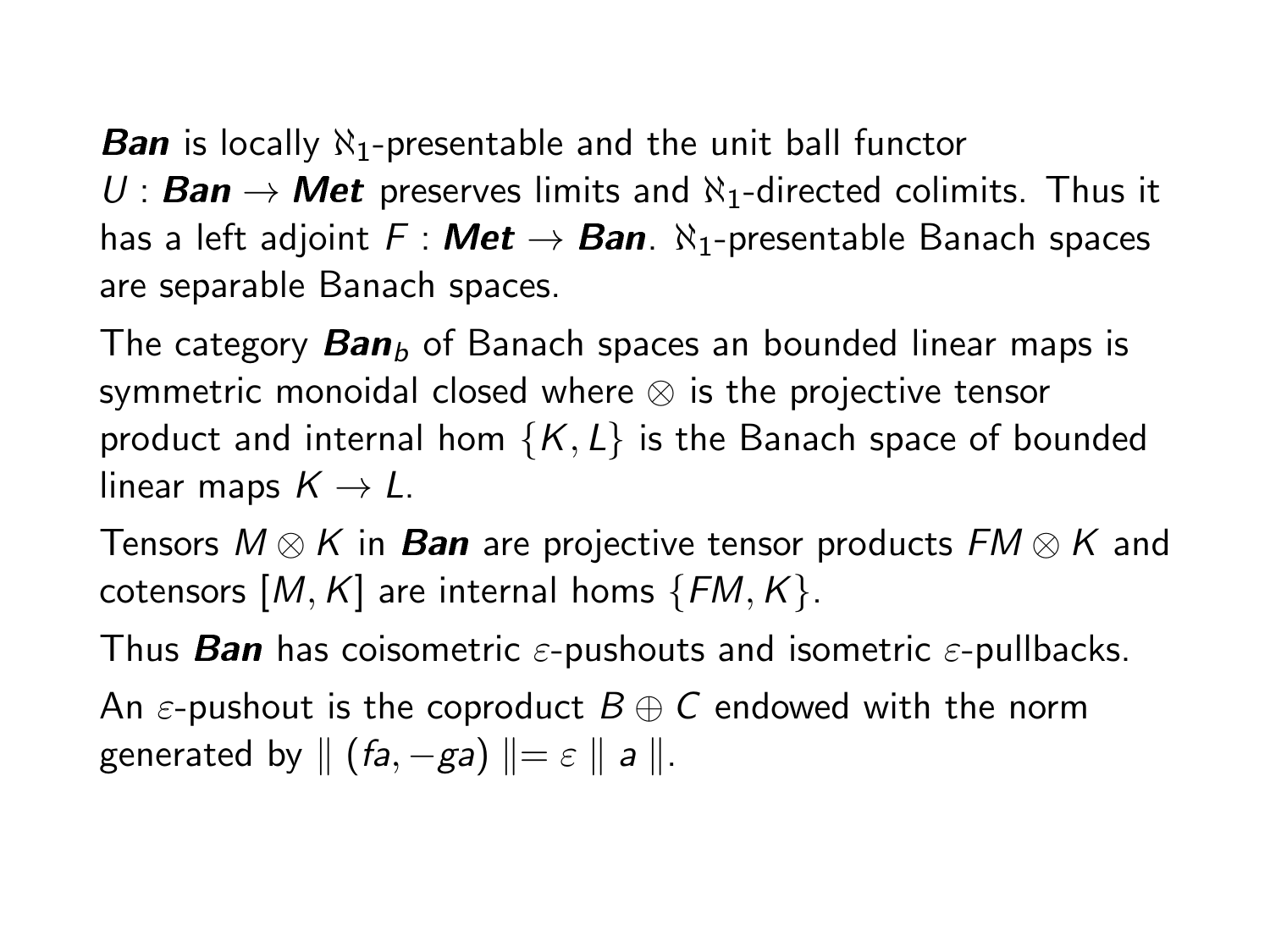**Proposition 1.** Finite-dimensional Banach spaces are approximately  $\aleph_0$ -small w.r.t. isometries.

A Banach space is approximately  $\aleph_0$ -saturated if it is approximately injective w.r.t. isometries between finite-dimensional Banach spaces in the category of Banach spaces and isometries.

Theorem 3. There is a unique (up to isomorphism) separable approximately  $\aleph_0$ -saturated Banach space.

Its existence follows from Theorem 1. For uniqueness, we use the approximate back-and-forth argument. Given two such spaces  $K$ and L, we express them as unions od finite-dimensional subspaces  $K = \operatorname{colim}_{i<\omega} K_i$  and  $L = \operatorname{colim}_{i<\omega} L_i$  where  $K_0 = L_0 = 0$  and with the connecting isometries  $k_{i_1 i_2}$  and  $l_{j_1 j_2}.$ 

Since L is approximately  $\aleph_0$ -saturated, there is an isometry  $f: K_1 \to L$ . Following Proposition 1, there is  $f_0: K_1 \to L_i$  such that  $l_jf_0\sim_{\varepsilon_0} f$ . To get an isometry  $g:L_j\to K$  with  $g f_0\sim_{\varepsilon_1} k_1$ , we would need that  $f_0$  is an isometry. But isometries are not left ε-cancellable.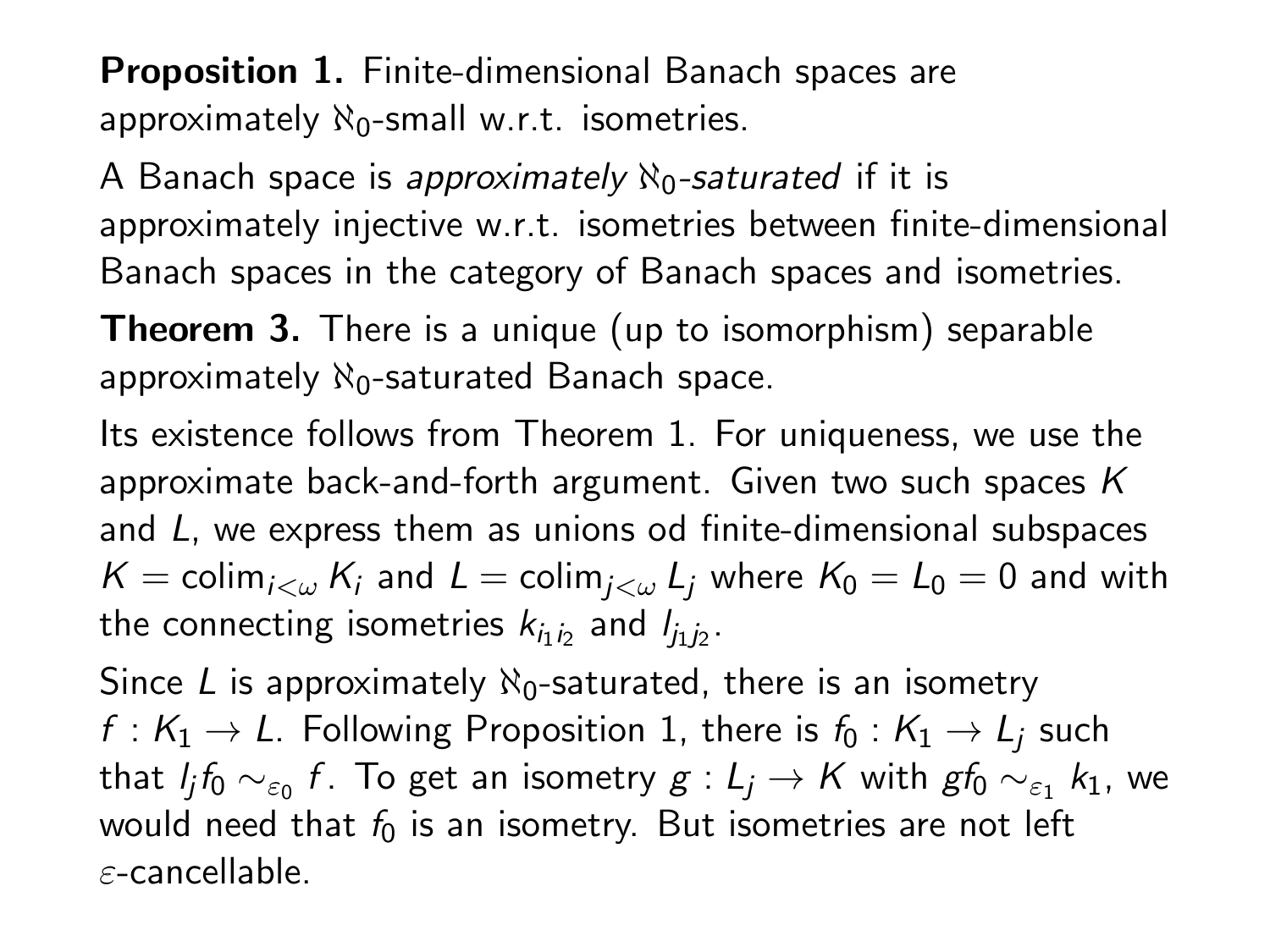A morphism  $f : A \rightarrow B$  is called an  $\varepsilon$ -isometry provided there are isometries  $g : B \to C$  and  $h : A \to C$  such that  $gf \sim_{\varepsilon} h$ .

In **Ban**, f is an  $\varepsilon$ -isometry if  $\|a\| - \|f_a\| \leq \varepsilon$  for every  $a \in A$ with  $\parallel a \parallel \leq 1$ .

**Lemma 2.**  $f : A \rightarrow B$  is an  $\varepsilon$ -isometry iff its  $\varepsilon$ -pushout along id<sub>A</sub> is an isometry.

Since finite-dimensional Banach spaces are closed under  $\varepsilon$ -pushouts, for every isometry  $f : A \rightarrow B$  between finite-dimensional Banach spaces, C above can be taken finite-dimensional.

Using this, we can run an approximate back-and-forth argument giving Theorem 3.

Gurarii constructed his space in 1965. Its unicity remained open for some time and was proved by Lusky in 1976 using deep Banach space theory. Kubiś and Solecki gave an elementary proof in 2011 and our approach puts it to a category theory framework.